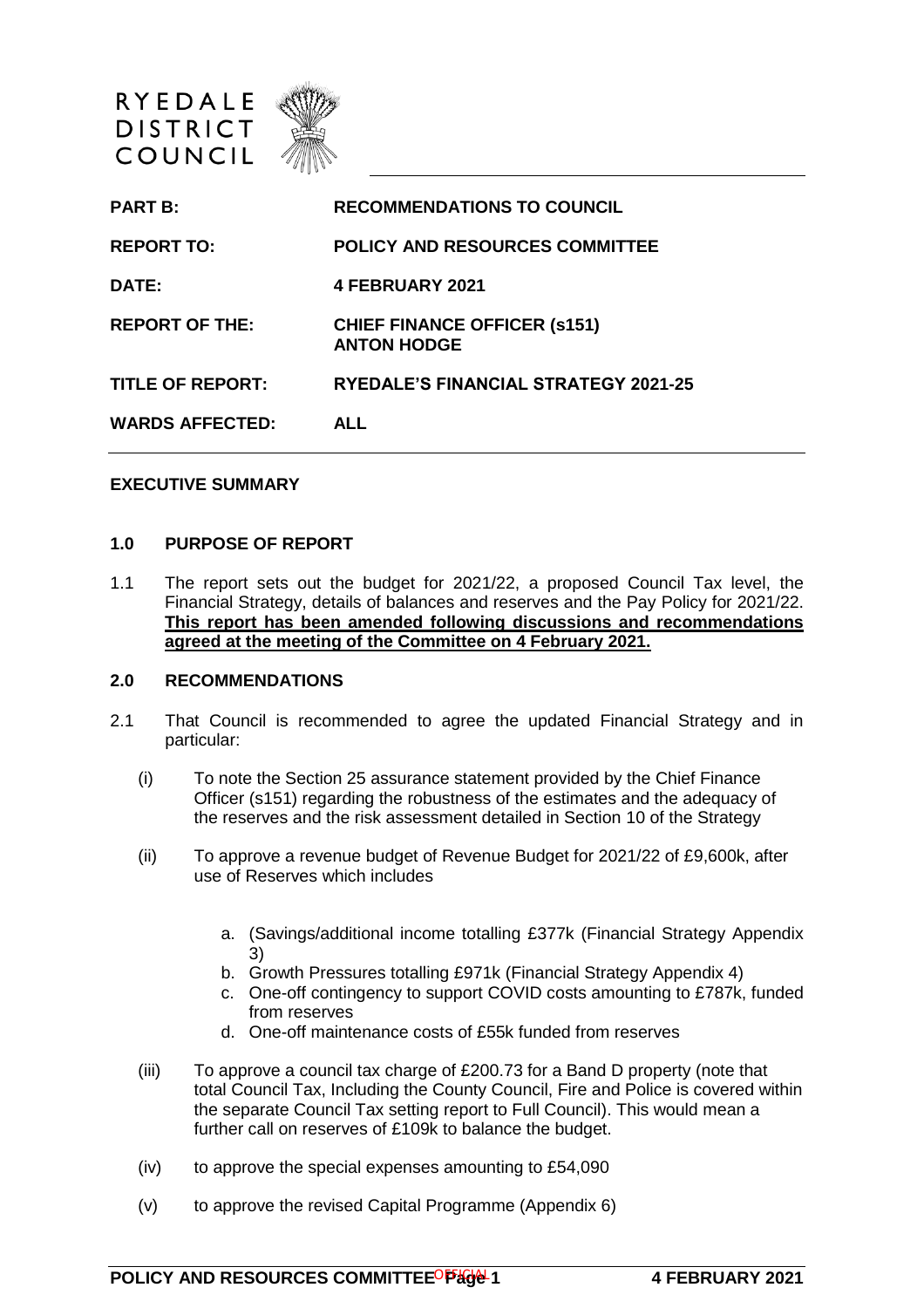- (vi) to note the financial projection for  $2020/21 2024/25$
- (vii) to note that there may be a need to revisit the budget mid-year, in the light of changing circumstances such as potential continuing costs relating to COVD or other unquantifiable pressures, and that any future proposals will be brought forward on a case-by-case basis.

# **3.0 REASON FOR RECOMMENDATIONS**

3.1 To agree a balanced revenue budget for submission to Council for the financial year 2021/22 and prepare the Council to deliver the same in future years.

# **4.0 SIGNIFICANT RISKS**

4.1 Section 10 of the Financial Strategy outlines the significant risks in the Council's finances and mitigating controls.

# **5.0 POLICY CONTEXT CONSULTATION**

- 5.1 The Financial Strategy is a key strategy document that affects all service delivery. It links to the Corporate Plan and all other strategic plans as well as providing the means for attaining the Council's objectives and priorities.
- 5.2 The Policy and Resources Committee is the Committee designated to make recommendations to the Council relating to the budget and levels of Council Tax. Consequently, recommendations from this Committee will inform the Council and subsequently the Council Tax resolution.
- 5.3 Budget consultation with the public has taken place. A questionnaire was made available for residents to complete online via the Council website. There were 27 responses and a summary of the results of the consultation is attached as ANNEX B of this report.
- 5.4 Member consultation has taken place through the Member Briefings. Financial information leading up to the recommendations in this report has been shared with Members at these meetings and Members have indicated the need to ensure adequate contingency for COVID and other pressures. Further discussion will be held with members where additional funding is sought.

# **REPORT**

# **6.0 BACKGROUND AND INTRODUCTION**

- 6.1 The Financial Strategy sets out the Council's financial position in the medium term in detail, including issues around the Local Government Finance Settlement and efficiencies as well as the principles and procedures adopted by the Council to manage its finances to a high standard.
- 6.2 Council has previously received reports about the significant financial implications arising from the COVID-19 pandemic in 2020/21 and future years. The budget will overspend on 2020/21 as a result of this and the financial implications will continue into future years.
- 6.3 The Financial Strategy also contains the Commercial Strategy which was agreed last year as a key driver to deal with future financial pressures and a need to plug a likely funding gap in the years to come or to fund investment in services, and to look at how the Council can become self-sufficient other than where specific grants are allocated by central government.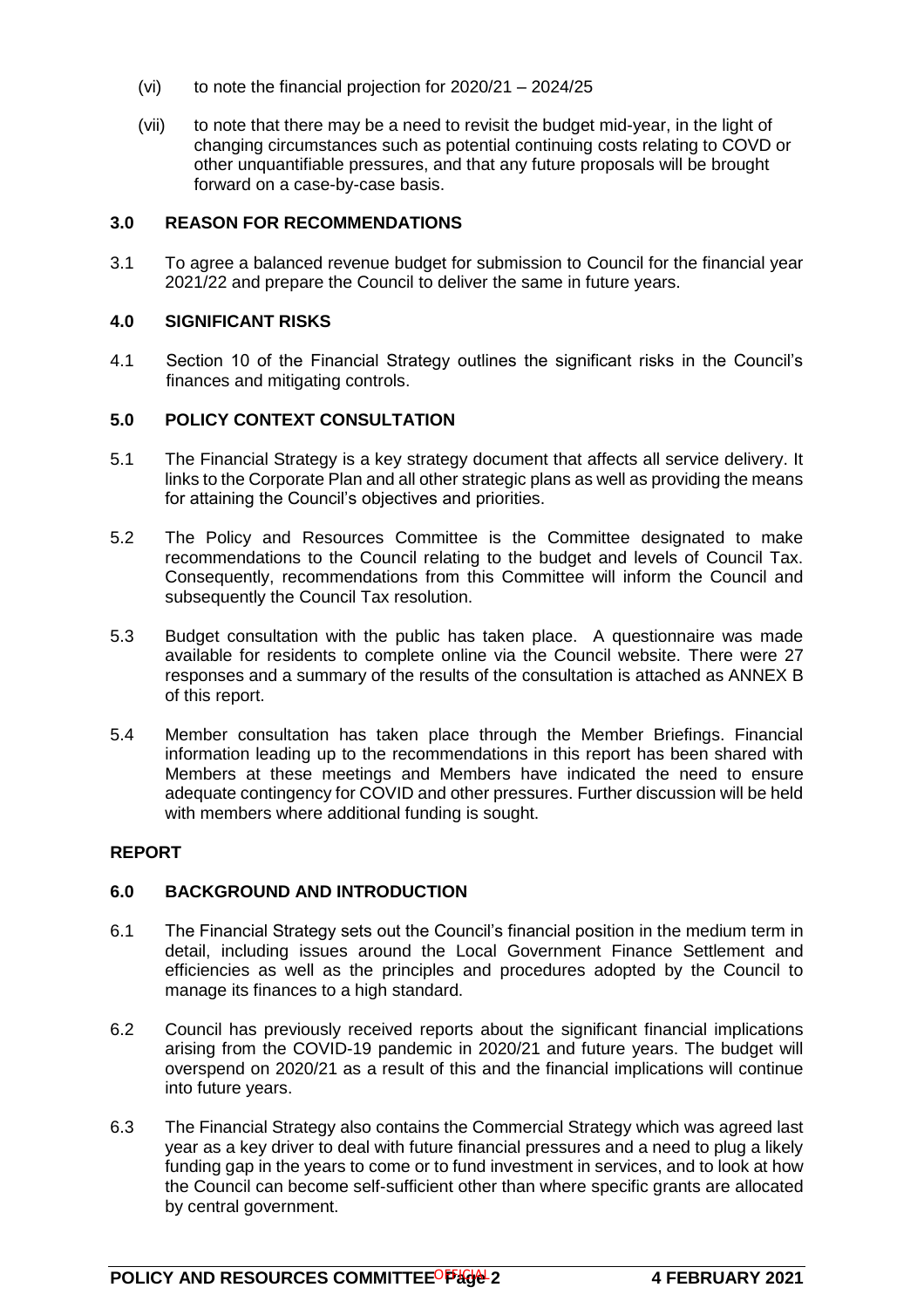6.4 Progress on this has unfortunately been impacted by the effects on the Council of COVID-19. The Financial Strategy and 2020/21 approved budget include a number of income targets over the next few years and these are among a number of changes from last year in the proposed budget.

# **Budget and Council Tax for 2021/21**

- 6.5 Budgets have been drafted in line with the Budget Strategy. The following budget assumptions have been made in preparing the budget:
	- General Inflation up to 4%.
	- Pay Award An average 2.65% pa pay award has been used (with higher increase for those on lower grades)
	- Fees and charges have been increased in line with the budget strategy, by up to 4%, however there are some specific service areas to highlight the position for next years proposed pricing:
		- o There has been no increase to the garden waste licence (£38 per licence – a price freeze since 2017/18)
		- $\circ$  Pest Control as set out in the Strategy
- 6.6 The referendum limit for 2021/22 has been proposed at the higher of 2% or £5 as part of the Provisional Local Government Finance Settlement. In Ryedale's case £5 is the higher figure. Any freeze on Council Tax will reduce funding – and increase the gap – by £109k and this will be a permanent feature to the budget base.
- 6.7 The Government's Core Spending assessment assumes that Local Authorities will apply an inflationary increase to Council Tax throughout the life of the current Parliament.

# **Grant Settlement and specific grants**

6.8 The Provisional Local Government Finance Settlement was announced on the 17 December 2020. The figures in this report use those as per the provisional settlement.

# **Retained Business Rates**

6.9 Business Rates Income is estimated at £1.813m, with Rural Services Delivery Grant of £572k expected to be paid as a grant. As planned in previous years, funding set aside to assist the reduction in Business Rates is being used - £600k in 2020/21 and 2021/22, with the remaining £434k in the year after.

# **Council Tax Income**

6.10 Council Tax income is estimated at £4.335m, plus £75k from the Council Tax Support Grant.

# **Growth Items**

6.11 The position is detailed in Section 7 and Appendix 3 of the Financial Strategy.

# **Savings/Additional Income**

6.12 Budget reviews show that budgets can be reduced by £377k in 2021/22 with no impact on service delivery. Details of these, including impact on future years, can be found in Appendix 4 of the Strategy.

#### **New Homes Bonus**

6.13 Figures for 2021/22 show a decrease in New Homes Bonus (NHB) from £835k in 2020/21 to £619k. The budget assumes that all of this grant will be used to support additional spend in the budget on areas such as economic development and housing.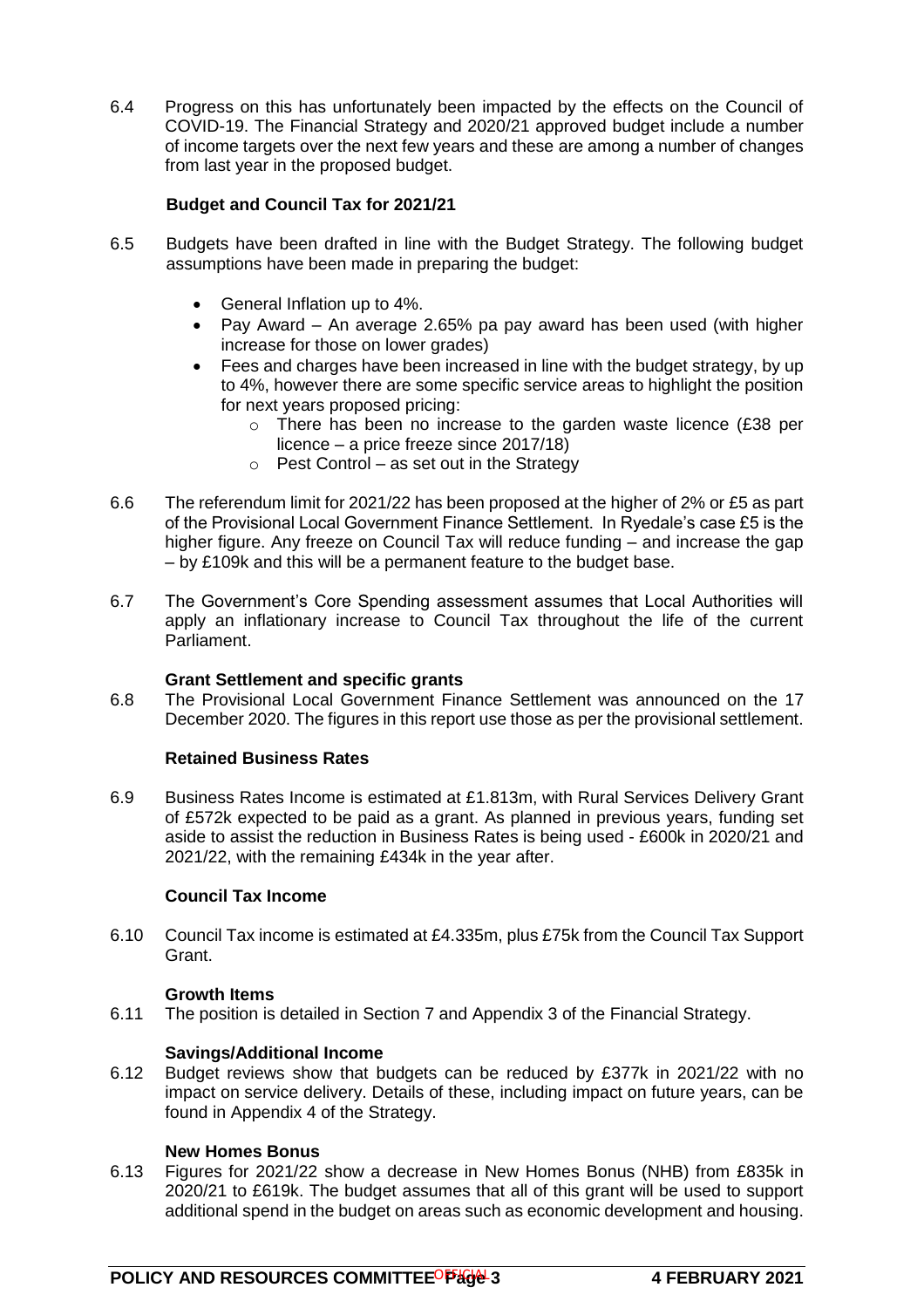# **Summary Revenue Budget Position**

6.14 Taking all of the above into account the summary position is as follows:

|                                                   | 2021/22        | 2022/23  | 2023/24  | 2024/25  |
|---------------------------------------------------|----------------|----------|----------|----------|
|                                                   |                |          |          |          |
| <b>Base Budget starting point</b>                 | 7,909          | 8,503    | 8,434    | 8,614    |
| Pressures Identified - appendix 3                 | 971            | 304      | 213      | 213      |
| Savings Identified - appendix 4                   | $-377$         | $-372$   | $-34$    | 0        |
| One-off base budget adjustments                   | 842            |          |          |          |
| Net budget before contribution to/from reserves   | 9,345          | 8,434    | 8,614    | 8,827    |
|                                                   |                |          |          |          |
| <b>Planned contributions to / (from Reserves)</b> |                |          |          |          |
| Contributions to fund future projects             | 30             | 30       | 30       | 30       |
| <b>Pension Fund Reserve</b>                       | 225            | 373      | 0        | 0        |
| Drawdown from reserves to fund revenue projects   | $\overline{0}$ | $-120$   | 0        | 0        |
|                                                   |                |          |          |          |
|                                                   |                |          |          |          |
| <b>NET Revenue Budget</b>                         | 9,600          | 8,717    | 8,644    | 8,857    |
|                                                   |                |          |          |          |
| <b>Funding</b>                                    |                |          |          |          |
| <b>Business Rates</b>                             | $-1,813$       | $-1,606$ | $-1,641$ | $-1,819$ |
| <b>Rural Services Delivery Grant</b>              | $-572$         | $-572$   | $-584$   | $-595$   |
| <b>Council Tax</b>                                | $-4,410$       | $-4,487$ | $-4,644$ | $-4,846$ |
| <b>New Homes Bonus</b>                            | $-619$         | $-157$   | 0        | O        |
| <b>Other Grants</b>                               | $-457$         | $-127$   | $-127$   | 0        |
| <b>Funding Available</b>                          | $-7,871$       | $-6,950$ | $-6,996$ | $-7,260$ |
|                                                   |                |          |          |          |
| <b>Budget (Surplus) / Deficit</b>                 | 1,730          | 1,768    | 1,648    | 1,597    |
| Transfer to / (from) BRER to support budget       | $-600$         | $-434$   | 0        | O        |
| Transfer to / (from) Reserves to fund COVID costs | $-787$         | 0        | 0        | 0        |
| Transfer to / (from) Reserves to support budget   | $-342$         | 0        | 0        | 0        |
|                                                   |                |          |          |          |
| <b>Remaining budget (surplus) / Deficit</b>       | $\bf{0}$       | 1,334    | 1,648    | 1,597    |
|                                                   |                |          |          |          |

# **Medium Term Revenue Forecast (MTRF) projections to 2023/24**

6.15 Members will note the financial projections to 2024/25 (Table 1 above and Appendix 5 in Annex A). Although the 2021/22 budget shows a break-even after use of reserves, there will be further savings requirements in future years, dependent on funding and other pressures.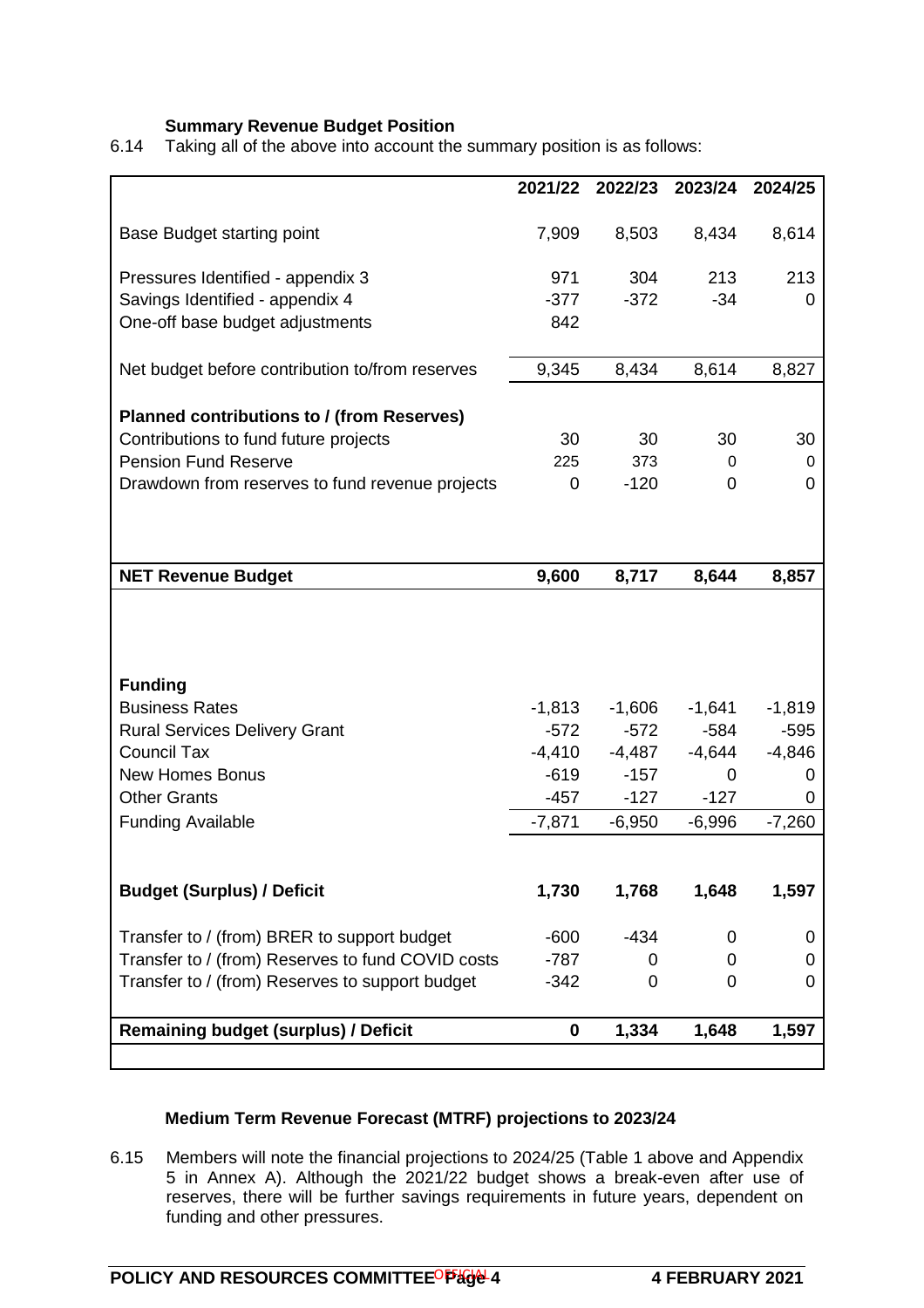# **Capital Programme**

- 6.16 The Financial Strategy provides a detailed breakdown of the Council's Capital Programme (appendix 6) over the period 2020-25 totalling £12.6m. External funding of £4.6m is included, leaving a balance of £5.9m to be financed by the Council's funds and reserves, after the use of finance leases.
- 6.17 The Capital Programme no longer includes any further funds set aside for the Public Services Hub. These funds remain in the Capital Programme but are not earmarked for this purpose and this position could be reviewed subject to the outcome of, for example, Local Government Review.

# **Special Expenses**

6.18 Having resolved the issue of ownership of the street lights it is no longer possible to transfer the management of street lighting as agreed in the budget strategy and therefore the Council will continue to undertake the management of street lighting in the areas of the former Malton and Norton Urban District Councils and Pickering Rural District Council. The special expenses are a specific charge to the residents of the Parishes concerned and are estimated as follows:-

| <b>Town/Parish</b>            | £      |
|-------------------------------|--------|
| Malton                        | 11,480 |
| <b>Norton</b>                 | 19,220 |
| <b>Pickering Rural</b>        | 23,390 |
| <b>TOTAL SPECIAL EXPENSES</b> | 54,090 |

# **National Non-Domestic Rates (NNDR)- to check**

6.19 For 2021/22 the NNDR multipliers are: a small business non-domestic rate multiplier of 49.9p and a non-domestic rate multiplier of 51.2p.

# **Funds & Reserves**

- 6.20 As part of the budget setting process, it is necessary to give Members an indication of the levels of reserves and balances and comment thereon. Appendix 2 in the Financial Strategy sets out the projected major Funds and Reserve balances.
- 6.21 The Council's revenue budget for 2021/22 assumes a significant draw on reserves (£6m, subject to approval of various proposals) to support the revenue budget and capital programme. The Strategy also notes that further funding may be required to be drawn down from reserves should the financial impact of COVID go on beyond September 2021.

# **Local Government Review**

6.22 The budget is prepared on the basis of continuity of the Council at this stage.

# **7.0 Local Government Act 2003 – Section 25 Report**

- 7.1 Section 25 of the Local Government Act 2003 requires the Chief Finance Officer (Section 151 Officer) to report to the Authority when it is making the statutory calculations required to determine its Council tax or precept. The Authority is required to take the report into account when making the calculations. The report must deal with the robustness of the estimates included in the budget and the adequacy of the reserves for which the budget provides.
- 7.2 What is required is the professional advice of the Chief Finance Officer on these two questions. Both are connected with matters of risk and uncertainty. They are interdependent and need to be considered together. In particular, decisions on the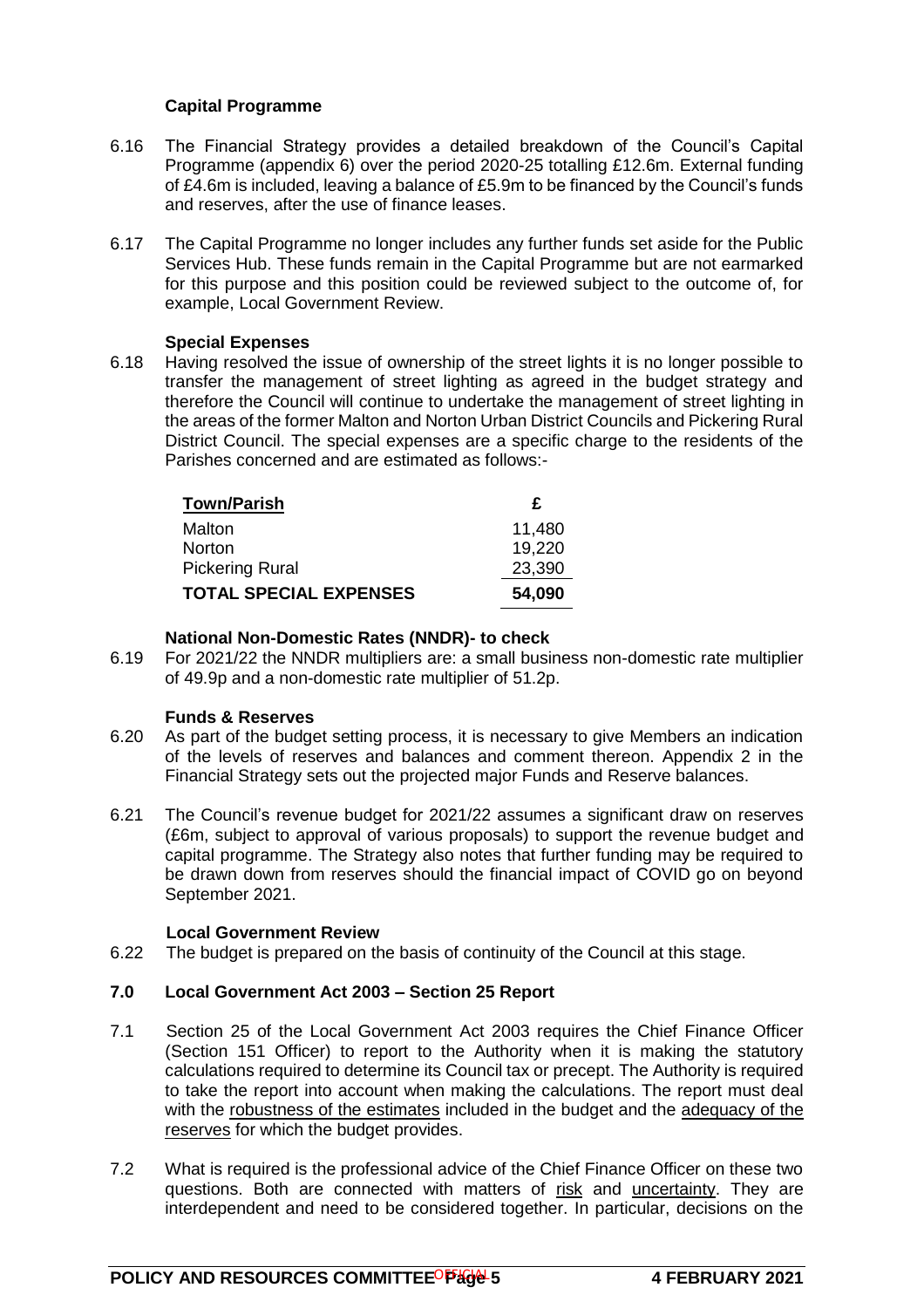appropriate level of reserves should be guided by advice based on an assessment of all the circumstances considered likely to affect the Authority.

- 7.3 In each Local Authority the Chief Finance Officer alone must prepare the Section 25 report.
- 7.4 Section 25 requires the report to be made to the Authority when the decisions on the calculations are formally being made (i.e. Council). However, those decisions are the conclusion of a process involving consideration of the draft budget by various parts of the organisation. During this process appropriate information and advice has been given at the earlier stages on what would be required to enable a positive opinion to be given in the formal report.
- 7.5 Central Government guidance states that "*it should be possible to identify the sections of a composite report that are made under section 25, so that the Authority is able to discharge its duty to take account of the statutory report under section 25 (2).*" Therefore this report is set out below.

# **Section 25 Report (Report of the Chief Finance Officer (s151)**

In setting the Revenue budget for 2021/22 I consider that the proposed budget is as realistic and robust as possible given the current challenging circumstances and that it takes into account all anticipated expenditure and income as currently known. After a highly unusual year, the report highlights that further costs could emerge due to the COVID pandemic and an indicative figure is highlighted should, for example, the costs currently anticipated for 6 months last throughout the financial year or should additional support be made by the council to staff and the wider community. Any such costs will have to come from reserves and will require further member approval.

The overall level of reserves is considered in detail within the Financial Strategy. I consider that the overall level of reserves is adequate for the 201/22 budget and for the early stages of the MTFS beyond. However this position will need to be constantly reviewed, especially if there are further requests to use reserves during next year and also noting the current expected gaps for the years after. Should corrective action not happen before then, and should funding expectations happen as expected, then Reserves and Balances could be exhausted by 2025.

Council tax increases ought not normally be set below the level of inflation and the proposed budget assumes a Council Tax freeze, following an approved amendment from the Policy and Resources Committee. Although the cost of this (£109k) is relatively small in the overall budget it does mean that this decision will produce a permanent pressure of this amount in all future years, effectively reducing the Council's revenue raising potential permanently. By freezing the council tax in the coming year, the financial pressures that the council will face over the medium term will be increased, particularly regarding the lack of long-term visibility of future funding. However I accept that the decision on council tax is a matter of political judgement, having due regard to the professional advice of officers, and in particular to the advice of the s151 officer as regards the robustness of the whole budget and on reserves and balances.

It is noted that should local government reorganisation proceed then that is likely that the Council will want to reconsider the financial strategy and this may even necessitate a further Intermediate Budget later in 2021 for the Council to consider.

#### **8.0 IMPLICATIONS**

8.1 The following implications have been identified: